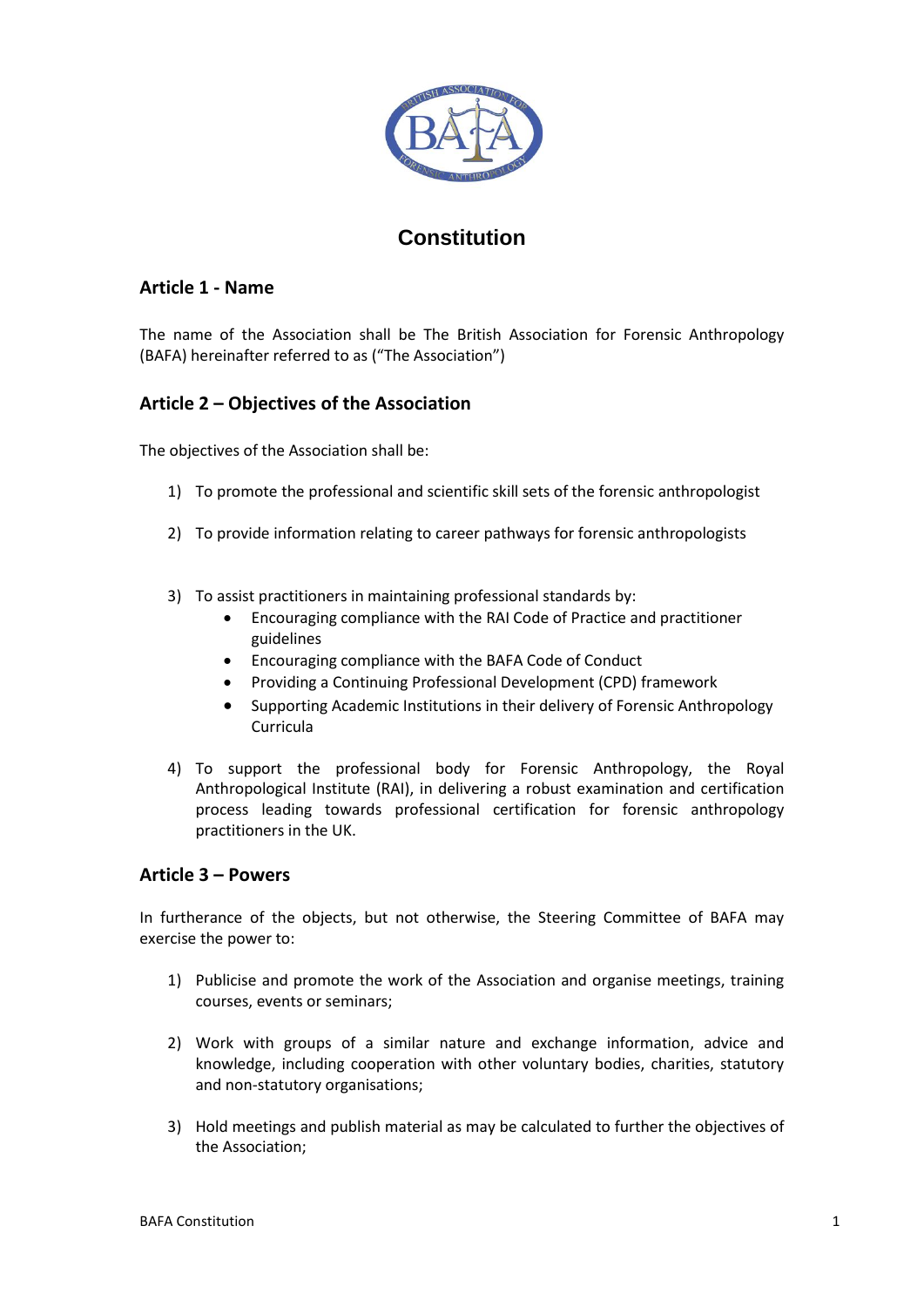

- 4) Conduct or assist in the promotion of research and surveys in relation to forensic anthropology, and publish the results of such research and surveys
- 5) Carry out all such other lawful activities that are necessary for the attainment of such objects.

# **Article 4 – Membership**

There shall be two categories of Membership: Full Member and Concessionary Member (including student, retired and unwaged)

- 1) The Steering Committee will establish the annual membership fees to be paid by Full Members and Concessionary Members;
- 2) Payment is due on confirmation of acceptance of membership by the Membership Secretary of the Association and on each succeeding 1st January thereafter;
- 3) Any individual who has paid fees is a Member during the time for which fees have been paid. Members have the right to vote in Association elections and matters arising at the Annual General Meeting (AGM) or an Extraordinary Meeting, subject to any conditions set forth by the Steering Committee;
- 4) Membership is open to those with a professional interest in forensic anthropology and who are willing to assist in supporting and achieving the Association's aims;
- 5) Applications for entry as a Member shall be in a form approved by the Association;
- 6) Upon entry to the Association, Members shall agree to be bound by the Association's Code of Conduct.

#### **Article 5 – Management**

- 1) The affairs of the Association shall be handled by a Steering Committee;
- 2) The Steering Committee shall consist of:
	- a) Chairperson
	- b) Vice Chair (to be elected from one of the steering committee officers listed below, excluding the student member)
	- c) Treasurer
	- d) Secretary
	- e) Membership Secretary
	- f) International Liaison Officer
	- g) Communication/Outreach Officer
	- h) University R&D Officer
	- i) Commercial Officer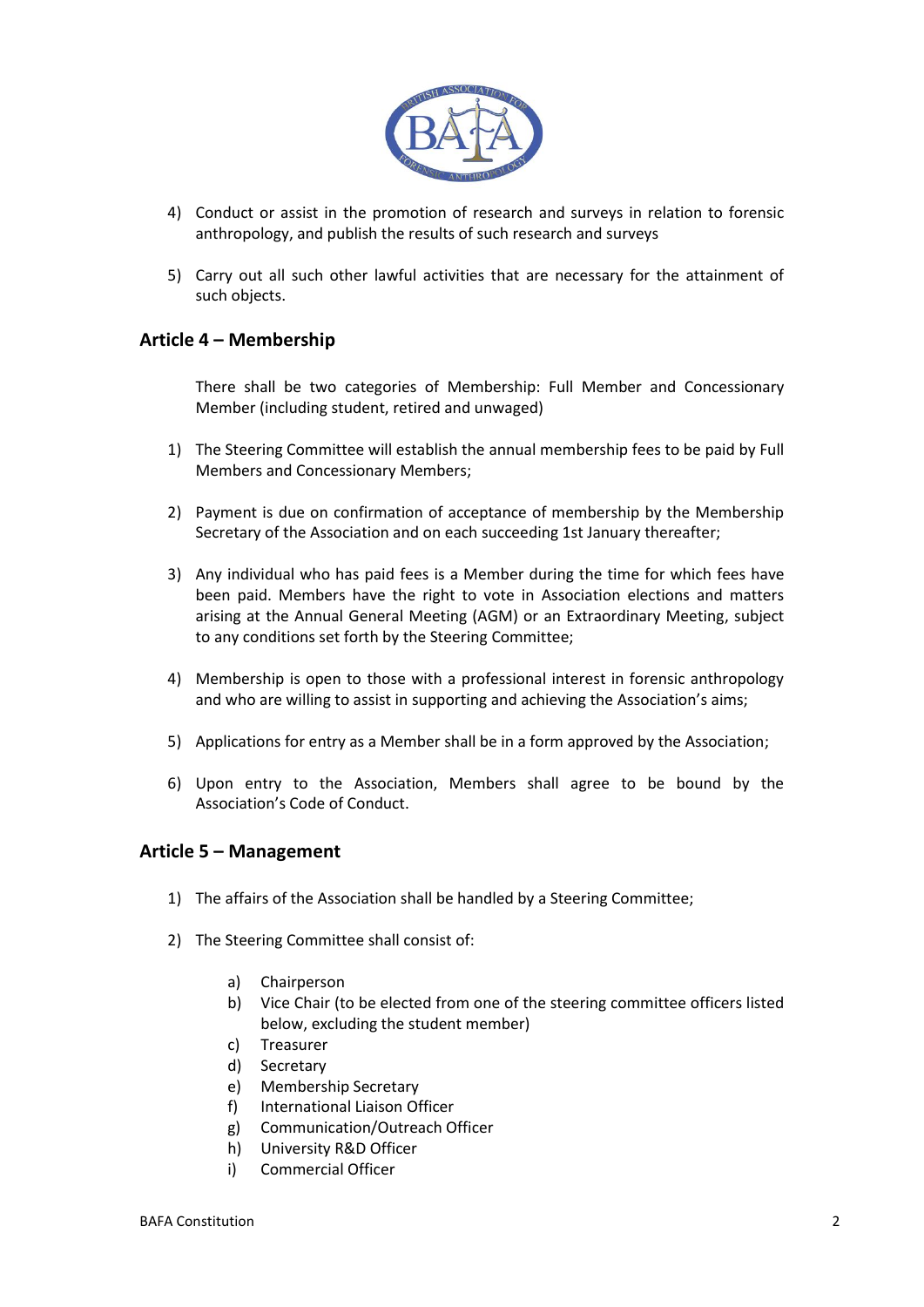

- j) Student Member
- 3) The roles and responsibilities of the Steering Committee members are:

#### **Chair**

- a) To schedule and chair Committee meetings and the AGM, ensuring that they are run efficiently and effectively
- b) To be the named contact and spokesperson for the Association
- c) To provide clear leadership and direction for the Association
- d) To work with the Committee to ensure that the functions and aims of the Association are delivered in line with the Constitution
- e) To ensure that the necessary skills are represented on the committee and that the officers of the Committee carry out their duties
- f) To assist in the development of partnerships with other boards and organisations that are relevant to the objectives of the Association

#### **Vice Chair**

- a) To support the Chair in his or her role
- b) To assume the responsibilities of the Chair in the event that the Chair is unable to perform his or her duties

#### **Treasurer**

- a) To administer all financial affairs of the Association including:
	- i. receipt of monies relating to membership and all other payments
	- ii. payment of all accounts
	- iii. ensuring that all monies received are banked
	- iv. ensuring that all receipts and payments concur with bank deposits and withdrawals
- b) To maintain records of all financial transactions (income and expenditure)
- c) To lead the annual budget process and ensure an appropriate annual budget is provided to the committee for approval. This will include managing any surpluses or deficits and production of balance sheets for each Committee meeting
- d) To provide advice to the committee in their management of Association finances
- e) To support any required auditing processes
- f) To act as signatory on Association accounts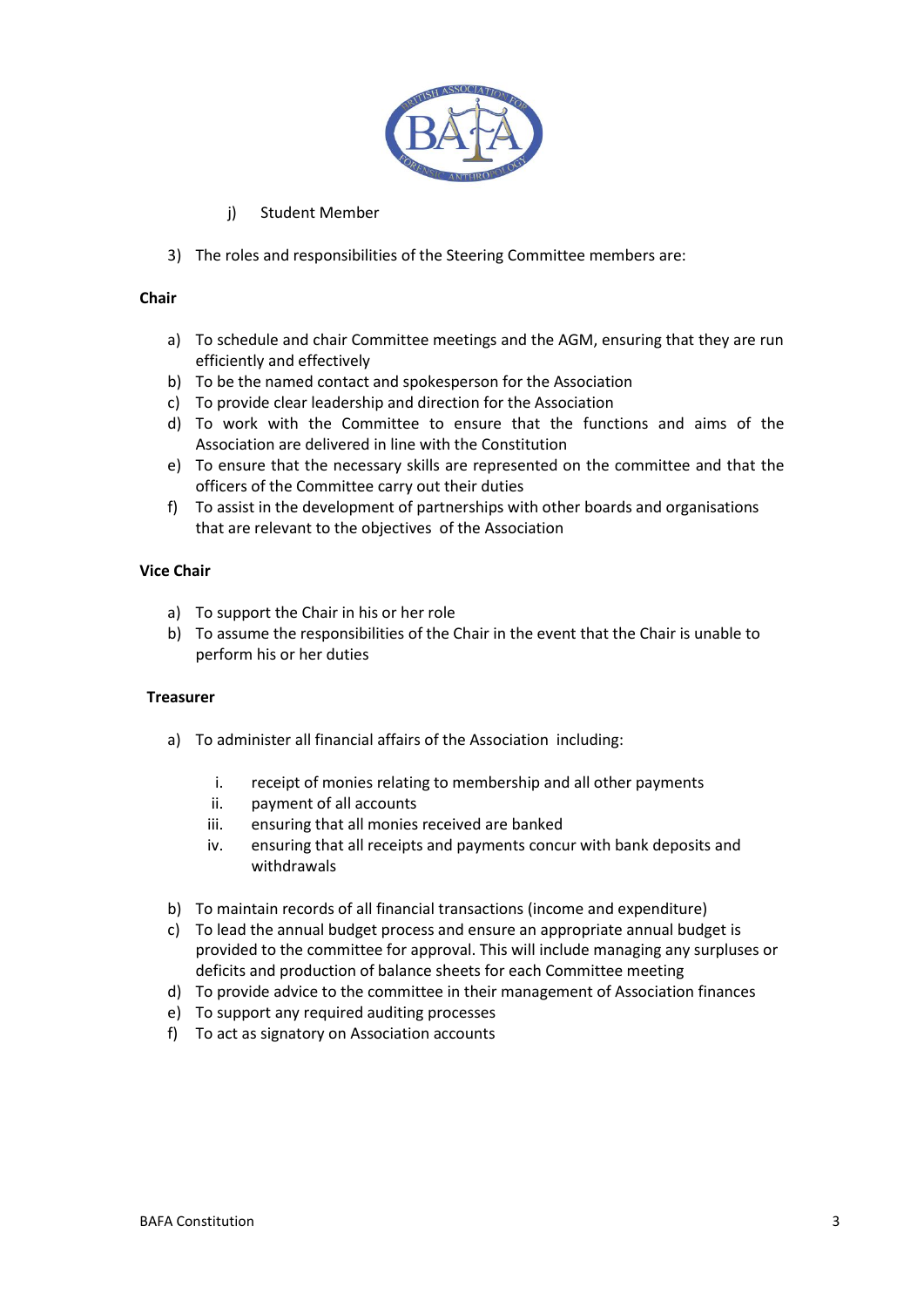

#### **Secretary**

- a) To notify Association / Committee members of the times and dates of all Association meetings no later than two calendar months before the date of the meeting
- b) In collaboration with the Committee, to prepare and disseminate the agendas for Committee meetings and for the AGM
- c) To manage the minutes of the Committee meetings and AGM and ensure that minutes are distributed to members shortly after each meeting
- d) To maintain the records of the committee and ensure that they are made available when required by authorised persons, e.g. other committee members or members of the judiciary if documents are required for reference in court. These records may include founding documents, lists of committee members, committee meeting minutes, financial reports, and other official records
- e) To provide an up-to-date copy of the Constitution and Code of Practice at all meetings
- f) To monitor tenure of Committee members and renewal of Committee members
- g) To work with the Chair to ensure the election of Committee members is undertaken according to the Constitution

#### **Membership Secretary**

- a) To be the contact point for membership enquiries and applications.
- b) To maintain a current record of all members
- c) To keep a record of all members contact details and the fees they have paid
- d) To liaise with the treasurer regarding payment of fees
- e) To issue reminders for fees when appropriate
- f) To notify Association members of the times and dates of all Association meetings no later than two calendar months before the date of the meeting
- g) In conjunction with other Committee Officers, to promote and increase the number of Members of the Association

#### **International Liaison Officer**

- a) To maintain and develop partnerships with international boards and organisations which are engaged in similar or related activities to the Association. These might include (but are not limited to) NGOs, forensic institutes and professional associations such as FASE, AAFS
- b) To facilitate the exchange of information between the Association and international colleagues
- c) Promotion of BAFA and RAI framework in international fora
- d) To disseminate information relating to international developments and activities in the field of Forensic Anthropology to the Committee / Association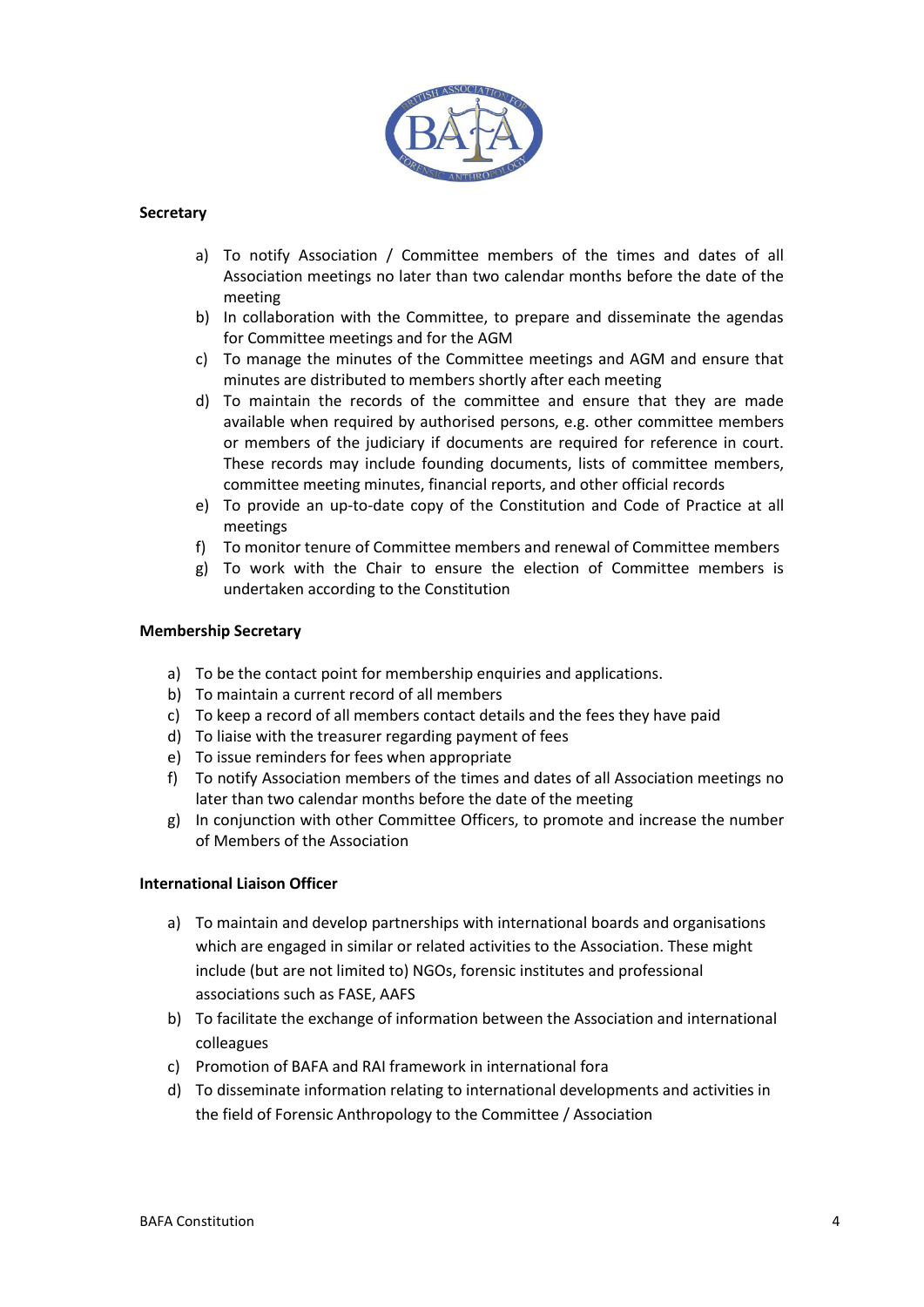

#### **Academic / R&D (UK) Officer**

- a) To develop relationships with staff and students in academic institutions who are engaged in teaching and conducting research in Forensic Anthropology and related subjects
- b) To encourage members of those departments to join the Association, attend conferences and participate in CPD events
- c) Where appropriate, to encourage members of university departments to disseminate information relating to their current research and to direct members of the Association towards published research in their areas of expertise
- d) To work with student representatives to promote the activities of the Association in Universities/student societies
- e) To explore the potential for collaboration between academic institutions and commercial organisations in relation to research projects that would be applicable to forensic casework (in conjunction with Commercial Officer)

#### **Communications and Outreach Officer**

- a) To ensure that the current BAFA website is up to date and to regularly post communications relating to CPD events, field schools, job vacancies, internships and interesting news items relevant to Forensic Anthropology
- b) To act as a focal point for Committee Officers, receiving, collating and disseminating information that they provided to Association Members
- c) To produce regular electronic news bulletins to be sent to Association Members via email or posted on the BAFA website
- d) To liaise with the wider membership to identify topics for CPD events
- e) Together with other Committee members, organise CPD events
- f) To facilitate feedback from Association members to the Committee on all areas relating to the Association, e.g. Certification, mentorship, CPD events
- g) To liaise with the web designer in the creation of registration details for BAFA events

#### **Commercial Officer**

- a) To raise awareness amongst Association members of the role of the Forensic Service Providers (FSPs) within the UK Criminal Justice System
- b) To provide the Communications Officer with information received through Home Office communications and commercial fora such as the Association of Forensic Service Providers (AFSP), including relevant commercial information affecting the wider discipline of forensic science
- c) To inform Association members of research questions being generated by casework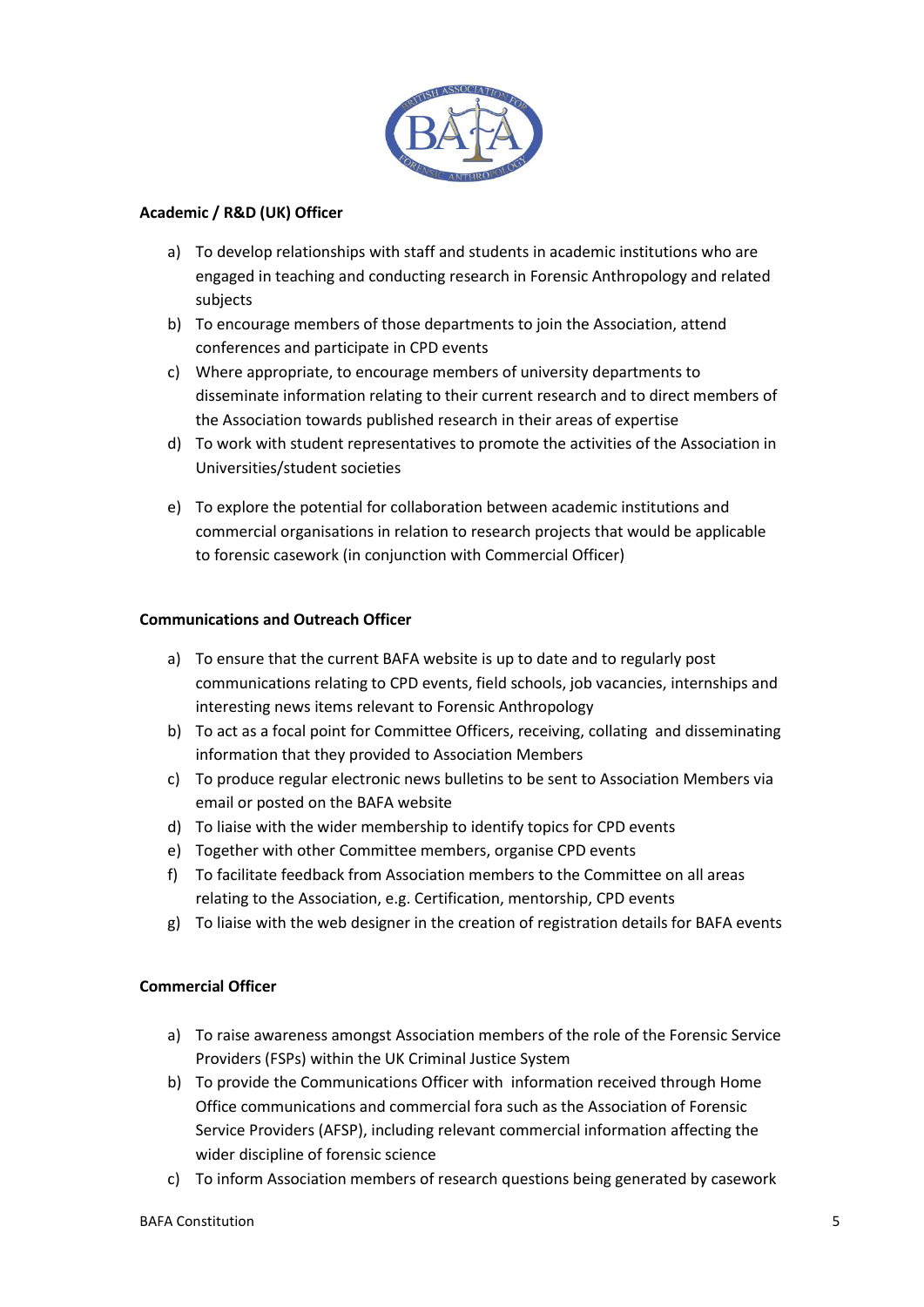

- d) To explore the potential for collaboration between commercial organisations and academic institutions in relation to research projects that would be directly applicable to forensic casework (in conjunction with Academic R&D Committee officer)
- e) Together with other Committee members, to contribute to CPD events with non*sub-judice* case studies

#### **Student Member**

- a) To represent student views to Committee members
- b) To act as a conduit for exchange of information between student and non-student members
- c) To raise awareness of specific issues relating to students within the Association
- d) To work with Academic / R&D Officer to promote membership of BAFA to appropriate students at universities
- e) To liaise with other student members
- 4) The Steering Committee may invite a person acknowledged by reason of their public standing and contribution to the advancement of the highest standards of practice in Forensic Anthropology, or closely related discipline, to act as Patron of the Association, to assist and guide the Association as required
- 5) Members of the Steering Committee shall be Members of the Association and preferably members of the RAI
- 6) The Steering Committee shall have the power to co-opt to fill any vacancies that may arise in the Steering Committee until the next Annual General Meeting
- 7) Candidates for the Steering Committee shall be proposed, seconded and elected by and from Members of the Association
- 8) If the number of nominations is no greater than the number of vacancies, nominees shall be deemed elected
- 9) Members of the Steering Committee shall be elected for a period of three years and may be re-elected for a maximum of two successive periods; Normally, no more than three members of the Steering Committee may stand down from their posts in any one year or an Extraordinary General Meeting of Members of the Association under article 12 of this Constitution must be called
- 10) Notice of vacancies within the Steering Committee shall be given by suitable electronic means. Information concerning candidates will be circulated in the same way. Where more than one candidate is nominated for a post, an election shall be held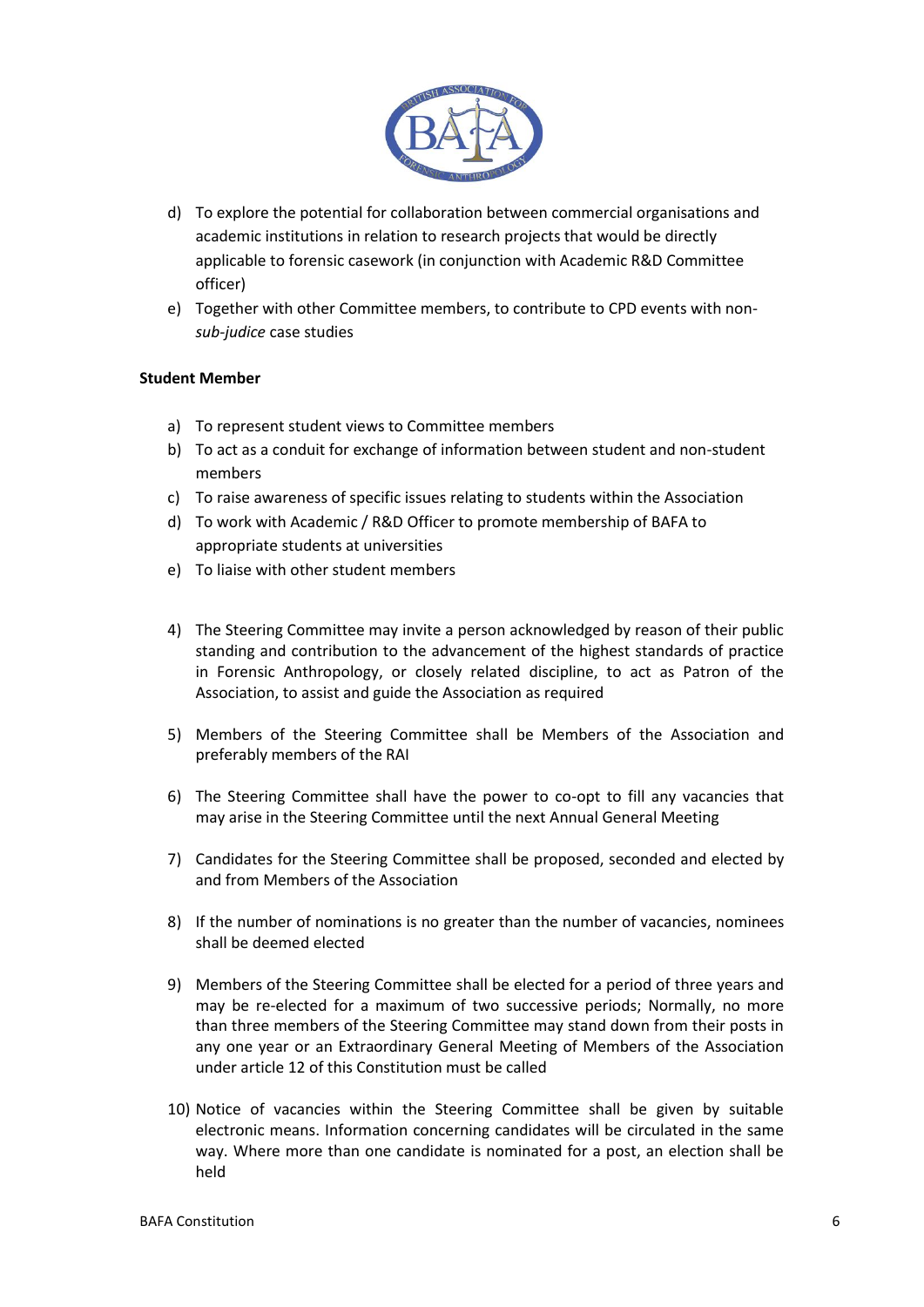

- 11) The Vice Chair shall be elected from the members of Steering Committee, with the exclusion of the Chair and the Student Member. This shall be undertaken by a vote involving all Steering Committee members (either at a Steering Committee meeting and / or by electronic means)
- 12) The Steering Committee shall ordinarily meet twice a year in order to plan, review the activities and policies of the Association
- 13) A quorum of the Steering Committee shall be six members at least one of whom shall be the Chairperson, the Vice Chair or the Secretary of the Association
- 14) Extraordinary meetings of the Steering Committee may be convened as necessary.

## **Article 6 - Committees**

There shall be two Committee categories: Permanent Committees and Temporary Committees.

#### **Permanent Committees**

- 1) The Steering Committee will notify the Membership of proposals for the creation of a Permanent Committee, including its objectives and structure, not later than two calendar months before the date of the AGM
- 2) Proposals for a Permanent Committee are confirmed by majority vote of the Membership at the AGM
- 3) Members of a Permanent Committee shall be Members of the Association
- 4) Members can be co-opted on a Committee by majority vote or at the discretion of the Steering Committee. The total number of Members on each Committee shall be determined by the Steering Committee but must be no less than 3 Members
- 5) All the policy decisions and activities proposed by a Permanent Committee shall be reported to the Steering Committee and to the Membership, to whom they are accountable
- 6) Each Permanent Committee shall elect its Chairperson. The result shall be determined on a simple majority basis. If the result of the election is undecided, the decision shall be made by the Steering Committee
- 7) The Permanent Committee shall hold elections for their chairs every three years
- 8) All Permanent Committee Members shall be notified by the relevant Chairman in writing of the points to be discussed at each forthcoming meeting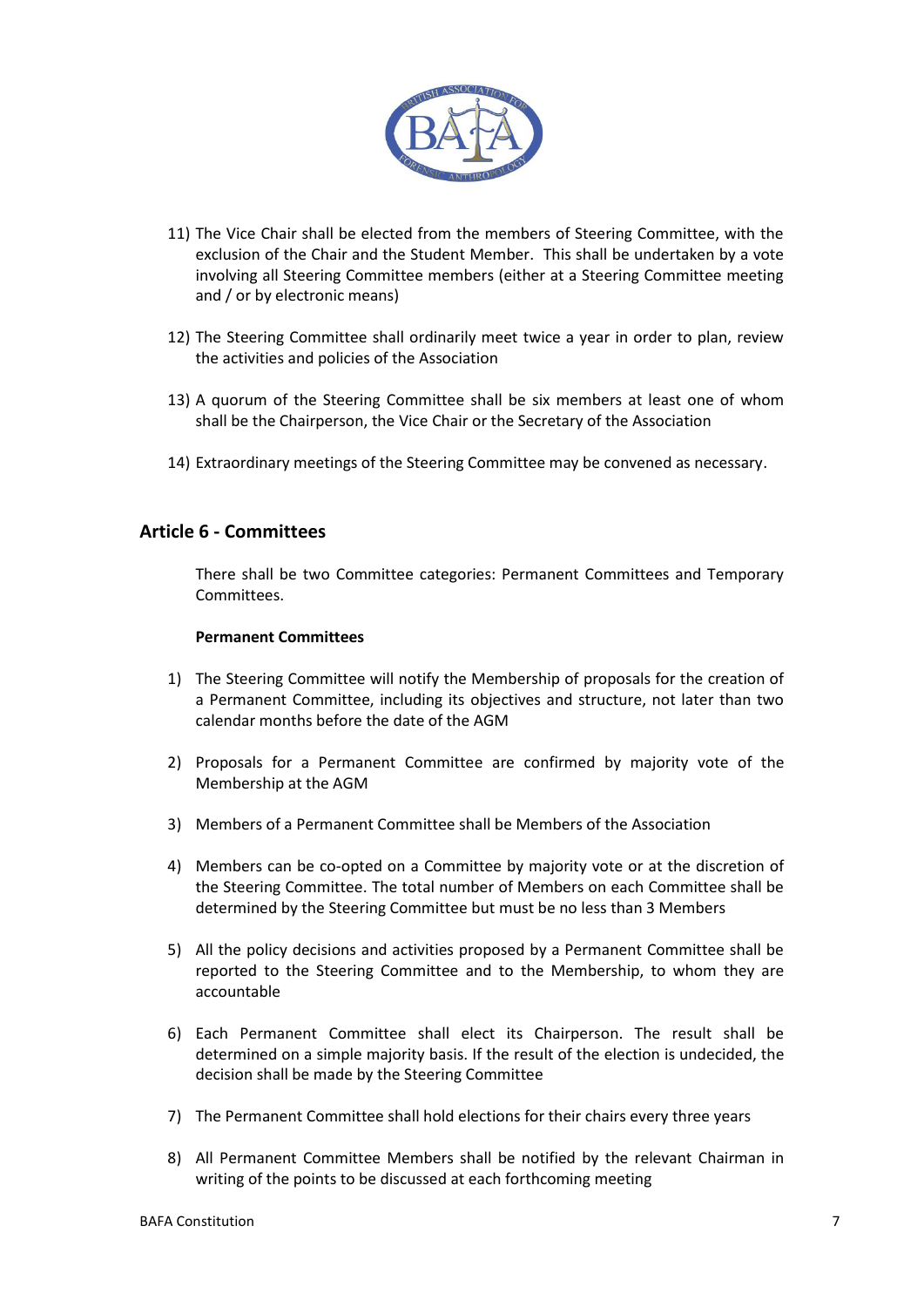

- 9) The Steering Committee shall ordinarily meet twice a year in order to plan and review the activities and policies of the Association and a report will be presented at the Annual General Meeting
- 10) Permanent Committee meetings shall be considered quorate if more than half of the members are present
- 11) The Steering Committee reserves the right to dissolve a Permanent Committee or change its objectives or structure and a notification of the changes shall be made to the Membership. This will be decided on the basis of a majority vote by the steering committee

#### **Temporary Committees**

- 12) Temporary Committees shall be proposed on an *ad hoc* basis for specific objectives outlined by the Steering Committee
- 13) The Steering Committee will notify the Membership of proposals for the creation of a Temporary Committee, including its objectives and structure
- 14) Members of a Temporary Committee shall be Members of the Association
- 15) Members can be co-opted on a Temporary Committee at the discretion of the Steering Committee depending on their expertise and/or objectives of the Committee. The total number of Members on each Temporary Committee shall be determined by the Steering Committee but must be no less than 3 Members
- 16) All Temporary Committees shall report all policy decisions and proposals to the Steering Committee and/or Permanent Committee. The Steering Committee shall relay the findings of the Temporary Committee to the Membership of the Association
- 17) All members of Temporary Committees shall be notified by the relevant Chairperson in writing of the points to be discussed at each forthcoming meeting;
- 18) Temporary Committees shall ordinarily convene as necessary to fulfil its objectives and a report will be presented at the Annual General Meeting
- 19) Temporary Committee meetings shall be considered quorate if more than half of the members are present;
- 20) The Steering Committee reserves the right to dissolve a Temporary Committee after its objectives have been met.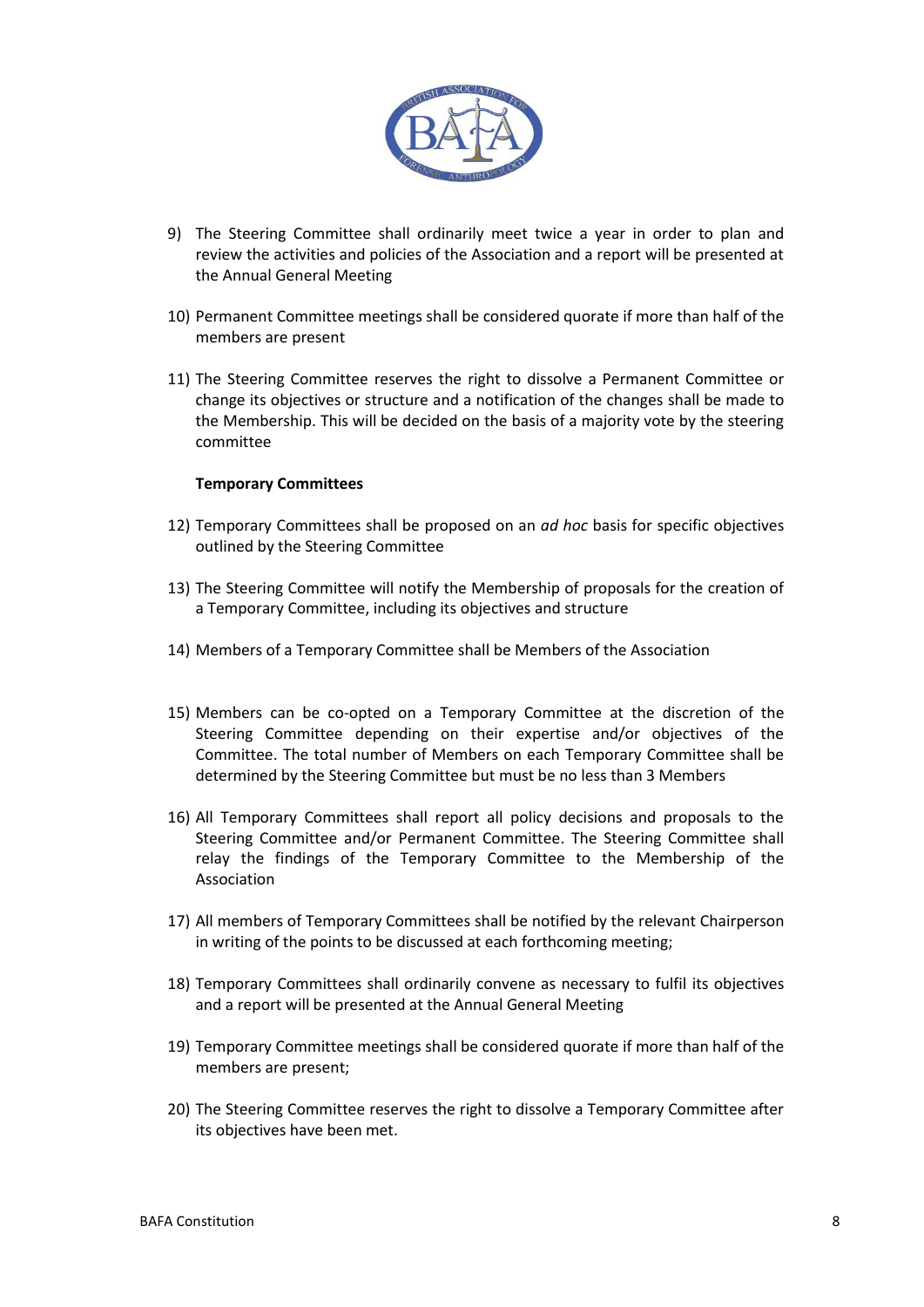

# **Article 7 – Meetings**

- 1) An AGM of members of the Association shall be held not later than the last day of each calendar year at such time and place as the Steering Committee may appoint for the purpose of conducting the business of the Association including the election of the Steering Committee members and the consideration of the annual accounts of the Association duly audited for the preceding year
- 2) Notice of the AGM shall be emailed to the Membership and published on the BAFA and RAI websites, being not later than two calendar months before the date of the Meeting;
- 3) An Extraordinary General Meeting of Members of the Association may be called at any time by the Council or upon the request of not less than twenty Members delivered to the Chair of the Steering Committee. One month's notice of such meeting and of the business to be transacted thereat shall be given to all Members of the Association prior to the date of the Meeting;
- 4) The minutes of the meeting shall be recorded by the Secretary of the Steering Committee and must be made available to the Membership. The minutes must be approved by the membership, either electronically before the next meeting, or in person during the next meeting.

# **Article 8 – Membership Rights**

- 1) Each Full and Concessionary Member of the Association who is present at the AGM shall have one vote pertaining to matters arising at the AGM
- 2) Ordinary Association business must be conducted by a majority vote of the Membership including Full and Concessionary Members;
- 3) A vote by mail or electronic means must be conducted by the Secretary of the Association, who must give notice of the voting procedures in a way reasonably calculated to reach all voting Members.

## **Article 9 – Finance**

- 1) The Association is a non-profit organisation
- 2) A bank account shall be opened in the name of the Association. Any deeds and cheques relating to the Association's bank account shall be signed by at least two Steering Committee members one of which must be the Treasurer or Secretary of the Association
- 3) The Treasurer of the Association shall receive and keep account of all monies of the Association. They shall produce accounts for each year ending 31 March, and submit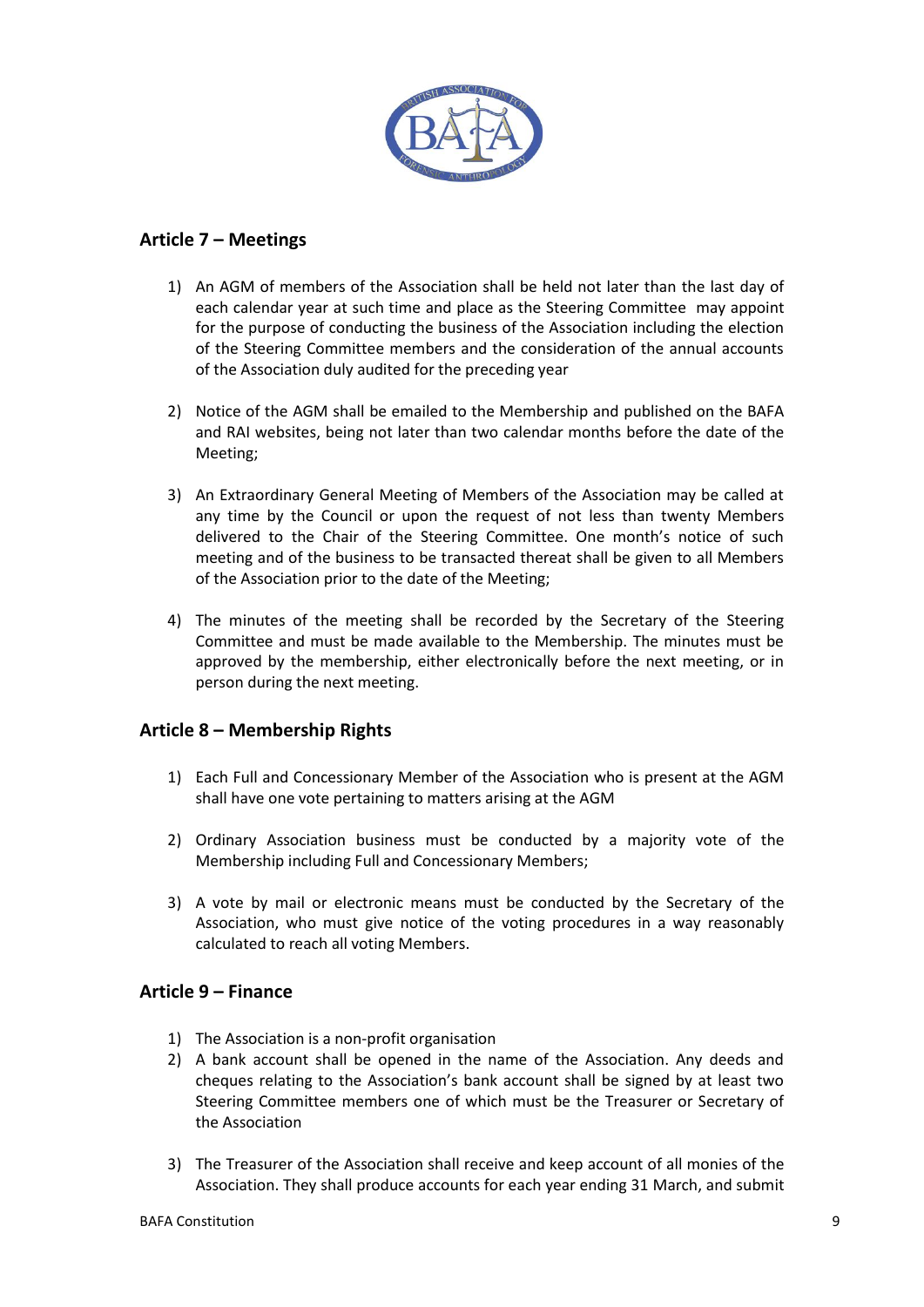

these to the next AGM. All monies received for the Association shall be paid into such banks as the Steering Committee shall appoint

- 4) Any money acquired by the Association, including donations, contributions and bequests, shall be paid into an account operated by the Steering Committee in the name of the Association. All funds must be applied to the objects of the Association and for no other purpose
- 5) The financial year shall run from  $1<sup>st</sup>$  April to  $31<sup>st</sup>$  March
- 6) An annual statement of accounts shall be undertaken internally by the Treasurer and presented to the Steering Committee for approval and to the Membership for reporting at the Annual General Meeting

## **Article 10 – Cessation of Membership**

1) The Steering Committee reserves the right to withdraw the membership of any member found to be in breach of the Code of Conduct of the Association.

## **Article 11 – Amendments**

1) This Constitution may be amended by a resolution duly carried by two-thirds (2/3) of the Members present and voting at any Annual or Extraordinary General Meeting of Members of the Association, provided that notice of any proposed amendment shall have been placed on the BAFA and RAI website at least one month prior to the Annual or Extraordinary General Meeting at which the resolution embodying such amendment is to be taken.

# **Article 12 – Dissolution**

- 1) If the Steering Committee unanimously decides at any time that on the grounds of expense or otherwise it is necessary or advisable to dissolve the Association, it shall call a meeting of all Members of the Association who have the power to vote (stating the terms of the resolution to be proposed). No less than one month's notice shall be given
- 2) The motion for the dissolution must be agreed by at least two-thirds (2/3) of the members present and by at least half of the total membership
- 3) Notification of the dissolution shall be given by email to the known email address provided by the Member and posted on the BAFA websites. If such decision shall be confirmed as outlined in Article 12.1, the Committee shall have power to dispose of any assets held by or on behalf of the Association